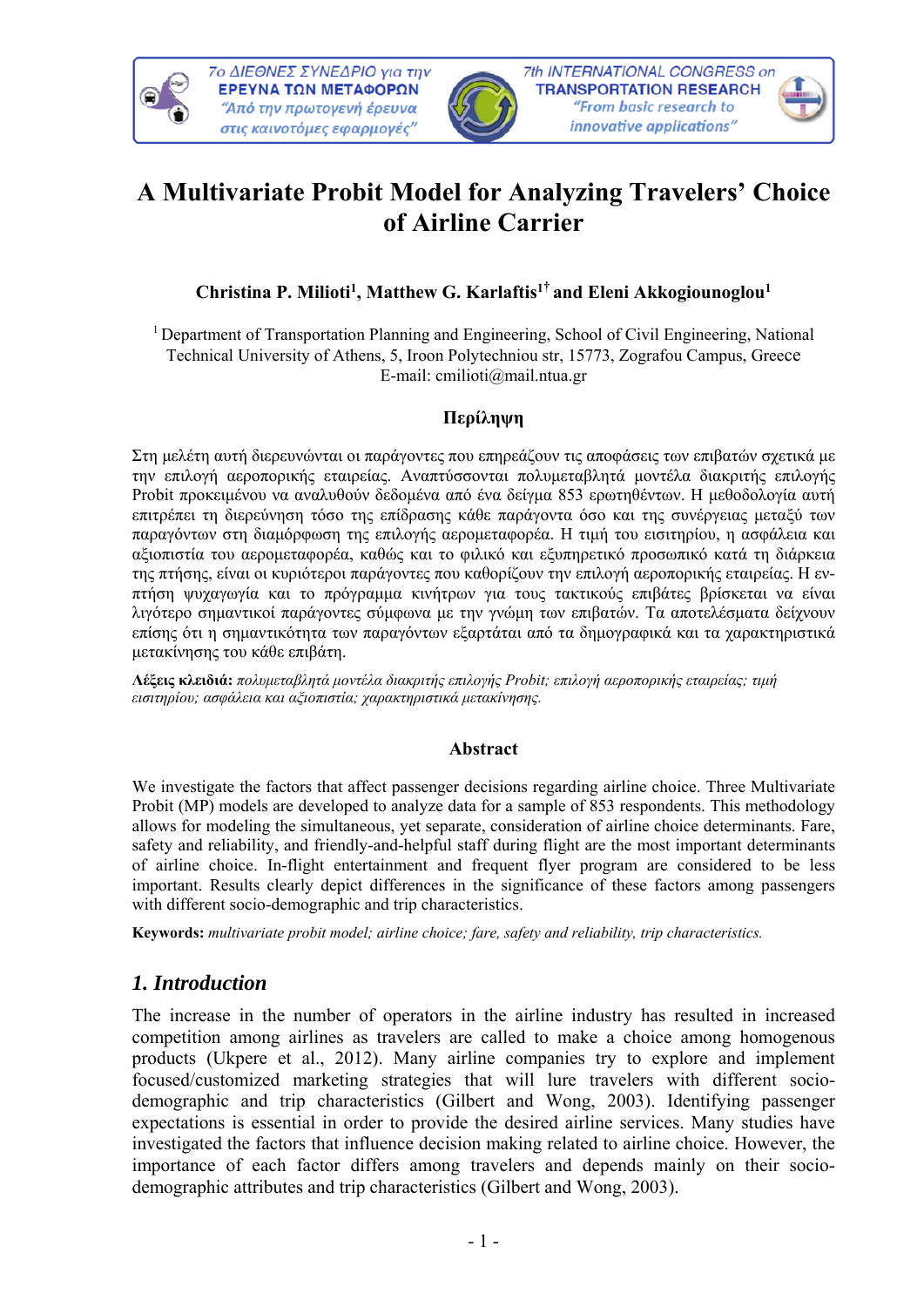



In this paper we investigate the factors that influence airline choice based on the analysis of a sample of 853 respondents. We identify the service dimensions (factors) that are perceived as important to passengers regarding airline choice. We aim: first, to explore traveler perceptions regarding the importance/significance of factors that determine their choice of airline. Second, to analyze the socioeconomic and trip characteristics that determine perceived importance of these factors. Third, to give insight into understanding passenger perceptions regarding the factors that are important when making traveling arrangements that lead to making policy decisions. The relevant research questions pertaining to this study are:

- *1. Why does a traveler consider a factor (service) to be important or unimportant regarding airline choice?*
- *2. Do socioeconomic and trip characteristics play a role regarding this consideration?*

# *2. Background*

Many researchers have examined the factors that influence the choice of airline carrier; perceptions of air travel service quality and fare have been identified as the most important factors influencing the choice of airline (Ukpere et al., 2012). Ostrowski et al. (1993) report that service quality is a more important factor that affects passenger satisfaction than fare, while Hess et al. (2007) found that fare is the variable with the greatest explanatory power. Pre-bookable services and value added services such as frequent flyer programs, have been also identified as ways for increasing customer satisfaction in a highly competitive market (Dennett et al. 2000). An airline image can also be a significant factor regarding airline choice (Connor and Davinson, 1997). Several researchers found that sociodemographic characteristics such as income, age, gender tend to exert a significant impact on the significance of service quality dimensions (Clemes et al., 2008). Park (2007) investigated passenger perceptions of eleven factors that may influence airline choice and found that significant differences exist across different seat classes, usage frequencies and airlines.

There is also a wealth of literature analyzing the determinants of passengers intensions regarding full services and low cost carriers (Mason and Alamdari, 2007; Ong and Tan, 2010; Chiou and Chen, 2010; Edwards, 2011). In their study, Castillo-Manzano and Marchena-Gomez (2011) found that trip attributes such as destination, purpose, and trip duration conditioned traveler choice. Moreover, booking methods, concerns for fares, and concerns for flight schedule, are significant in determining airline choice (Ong and Tan, 2010). Mason (2001) and later studies by Evangelho et al. (2005) and Fourie and Lubbe (2006) investigated business travelers' choice of airline (low cost carriers or full service airlines), and found that business travelers differ in the way they are influenced by service factors compared to leisure travelers.

# *3. Data*

To analyze air traveler perceptions, we designed a detailed questionnaire. In the first part, respondents provided information on their trip characteristics such as purpose of the trip, final destination, booking method, cost of ticket, and mode of transport used to reach the airport. In the second part, respondents were asked whether factors such as fare, flight schedule, frequent flyer program, in-flight entertainment, are important regarding airline choice. Third,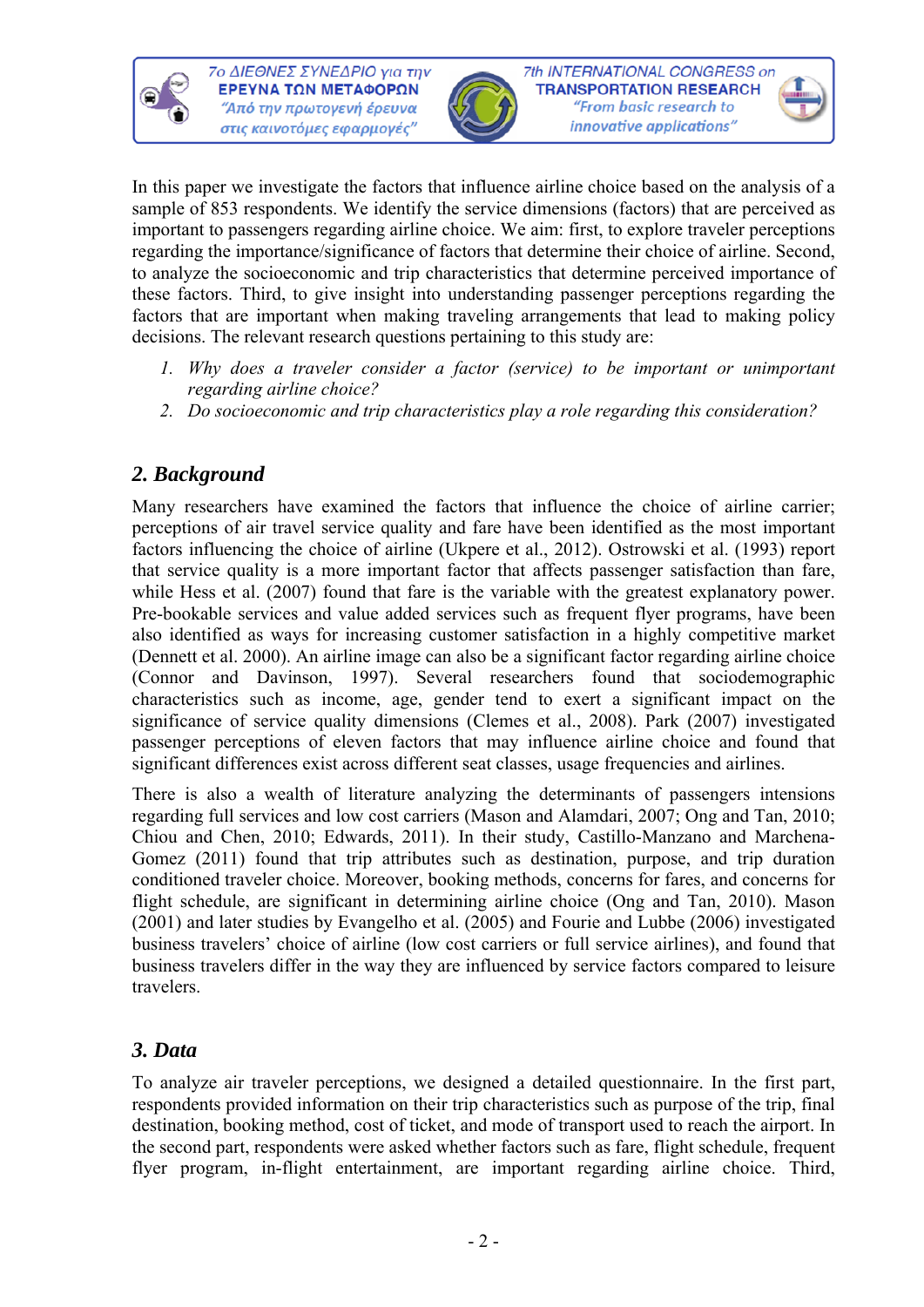



respondents were asked whether they would switch to another airline for the benefit of a reduced fare. Finally, data on traveler socio-demographic characteristics were obtained.

The questionnaire was completed via personal interviews at the Athens International airport Eleftherios Venizelos. The field survey was conducted on December 2012, on working days and during different hours of the day (08:00-18:00). Respondents were chosen at random in order to capture different population and trip characteristics. A representative sample of 853 passengers older than 18 years was collected. Table 1 presents summary statistics for selected variables for each section of the questionnaire.

| <b>Variables</b>                                                                                        | Percentages                               |  |  |
|---------------------------------------------------------------------------------------------------------|-------------------------------------------|--|--|
| 1 <sup>st</sup> section of the questionnaire (characteristics of the trip)                              |                                           |  |  |
| Airline (Aegean/ Easyjet/Olympic/Cyprus/Other)                                                          | $\sqrt{(24/11/14/9/42)}$                  |  |  |
| Final destination (Greece/East Europe/West                                                              | $(26.38/16.88/41.03/7.62/2.23/4.57/1.29)$ |  |  |
| Europe/Asia/Africa/America/Australia)                                                                   |                                           |  |  |
| Mode of transport used to reach El. Benizelos (Car/Taxi/Metro/ Bus/Airplane)                            | (30.13/13.25/19.11/13.83/23.68)           |  |  |
| Distance travelled to El Benizelos (0-10km/ 11-30km/ 31-50km/>50km)                                     | (2.46/28.02/34.23/35.29)                  |  |  |
| Journey (one way/round trip)                                                                            | (35.52/64.48)                             |  |  |
| Connection to another airline                                                                           | (33.88/66.12)                             |  |  |
| Booking method (airline website/travel agent/telephoned airline call center/<br>purchased today/ other) | (63.89/30.83/1.76/2.34/1.17)              |  |  |
| How long ago did you book (0-5days/5-15 days/ 16-30days/ 31-60days/ >60days)                            | (20.87/25.67/26.85/15.71/10.90)           |  |  |
| Who paid (Self/ Parent/ Gift/ Company / Other)                                                          | (64.71/13.95/2.23/17.23/1.88)             |  |  |
| Price of the ticket (<150€/ 150-300€/ 300-450€/ 450-600€/ >600€)                                        | (29.43/42.79/13.83/4.10/9.85)             |  |  |
| Purpose of the journey (business/Holidays/Studying/Other)                                               | (32.12/42.20/2.81/22.86)                  |  |  |
| $2nd$ section of the questionnaire                                                                      |                                           |  |  |
| Factors that influence the choice of the airline carrier                                                |                                           |  |  |
| Fare (1 if it is an important factor; 0 otherwise)                                                      | 88.16                                     |  |  |
| Safety and reliability (1 if it is an important factor; 0 otherwise)                                    | 77.60                                     |  |  |
| The whole airline's image (1 if it is an important factor; 0 otherwise)                                 | 72.22                                     |  |  |
| Friendly and helpful staff in flight (1 if it is an important factor; 0 otherwise)                      | 63.42                                     |  |  |
| Friendly and easy to use website (1 if it is an important factor; 0 otherwise)                          | 59.91                                     |  |  |
| Connections until destination (1 if it is an important factor; 0 otherwise)                             | 52.75                                     |  |  |
| In-flight entertainment (1 if it is an important factor; 0 otherwise)                                   | 29.68                                     |  |  |
| Large number of the cities served $(1$ if it is an important factor; 0 otherwise)                       | 24.74                                     |  |  |
| Frequent flyer program (1 if it is an important factor; 0 otherwise)                                    | 21.64                                     |  |  |
| Friend's/Agent's recommendation (1 if it is an important factor; 0 otherwise)                           | 14.54                                     |  |  |
| 3 <sup>rd</sup> section of the questionnaire (Socioeconomic Characteristics)                            |                                           |  |  |
| Age (18-24/25-35/36-44/45-54/55-64/>65)                                                                 | (17.35/34.94.16.18/14.54/12.90/4.10)      |  |  |
| Gender (male/ female)                                                                                   | (53.81/46.19)                             |  |  |
| Nationality (Greek/ in EU/ out of EU)                                                                   | (72.92/20.52/6.57)                        |  |  |
| Level of education (Primary/ Secondary/ Tertiary)                                                       | (3.52/25.67/70.81)                        |  |  |
| Monthly income (<800/800-1500/1500-2500/>2500)                                                          | (25.44/35.29/21.92/17.35)                 |  |  |
| Sector of employment (self-employed, civil service, private employed, retiree,<br>unemployed)           | (23.33/11.37/40.45/7.85/17.00)            |  |  |
| Number of observations                                                                                  | 853                                       |  |  |

#### *Table 1 Summary statistics of selected variables*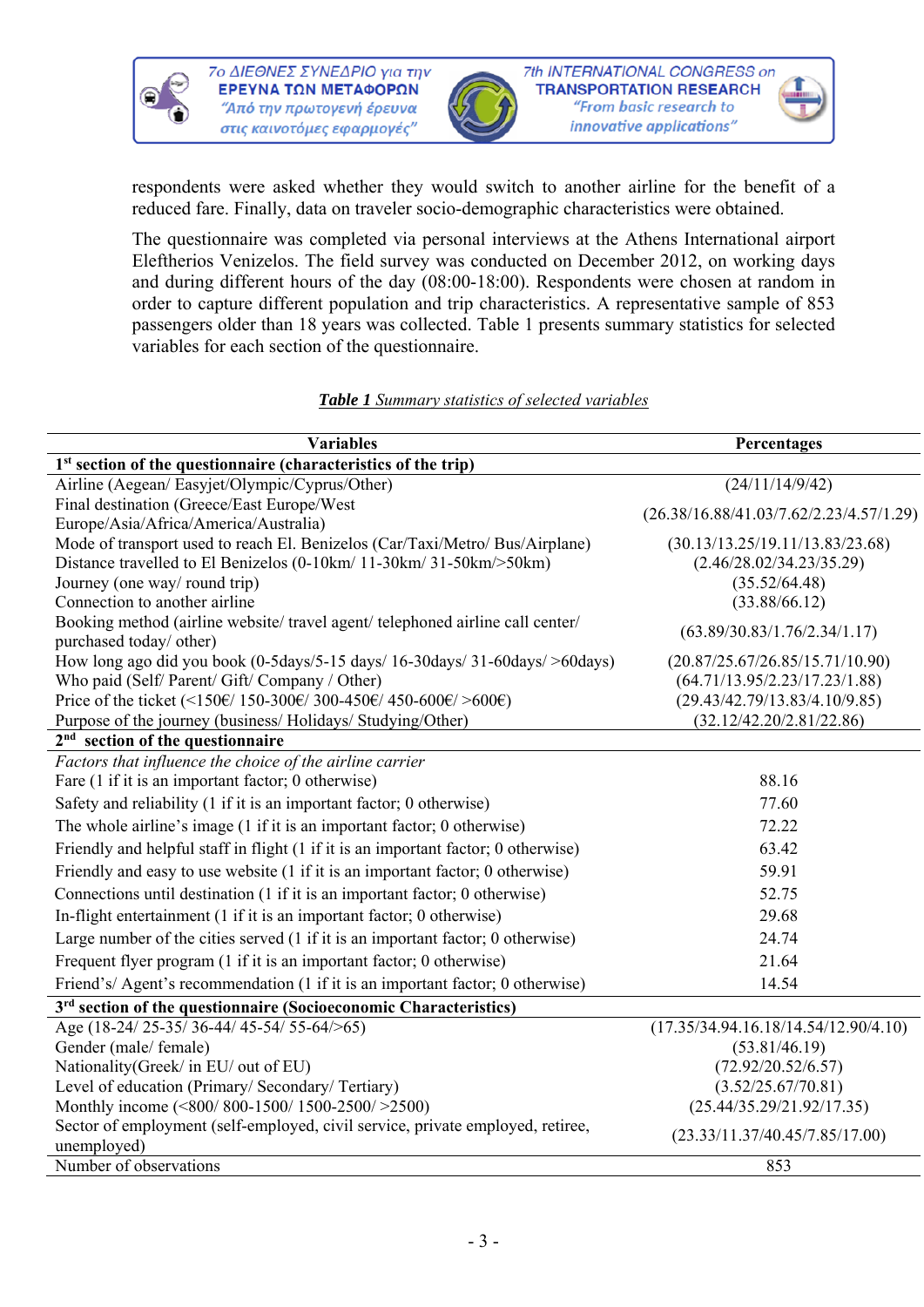



The summary statistics indicate that fare, safety and reliability as well as an airline's image are found to be the most important factors that influence the airline choice, while in-flight entertainment and frequent flyer program are considered to be less important. The results are very much in line with the previous research of Alamdari (1999) who found that although inflight entertainment is a factor influencing airline choice, it is not regarded as one of the most important; fare and reliability were found to be more important. The majority of respondents consider flight schedule (convenience and sufficient frequencies) and easy to use website to be crucial factors regarding choice.

# **4. Methodology**

### *4.1. Multivariate Probit Model*

The multivariate probit model is used for analyzing the factors that significantly influence airline choice. The multivariate probit model is one form of a correlated binary response regression model that simultaneously estimates the influence of independent variables on more than one - dependent variables, and allows for the error terms to be freely correlated. The dependent variable represents positive (important or 1) or negative (unimportant or 0) responses to the question regarding the importance of each factor on airline choice. Trip characteristics (booking method, final destination, purpose of the trip, cost of the ticket), as well as socio-demographic characteristics (income, age, nationality, education level, gender), were used as independent variables.

The multivariate probit model is based on the multivariate normal distribution and is recommended in cases of independence among the irrelevant alternatives (Greene, 2003). We note that, in the past, multivariate probit models have been used in transportation research in a number of cases (Choo and Mokhtarian, 2008; Viswanathan et al., 2000; Goulias et al., 1998; Golob et al., 2002). The general specification for a multivariate probit model of dependent variables (or alternatives) can be expressed as (Greene, 2003)

$$
Y_i^* = \beta_i X_i + \varepsilon_i, \quad i=1,\ldots,n
$$
 (1)

where

 $Y_i^*$  defines an unobserved variable representing the latent utility (or propensity) for considering alternative *i*,

 $X_i$  is a vector of observed characteristics determining choice alternative  $i$ 

 $\beta_i$  represents a vector of unknown coefficients to be estimated, and

 $\varepsilon_i$  represents a vector of error terms that are normally distributed with zero mean and constant variance.

The variance-covariance matrix of the error term is given as follows: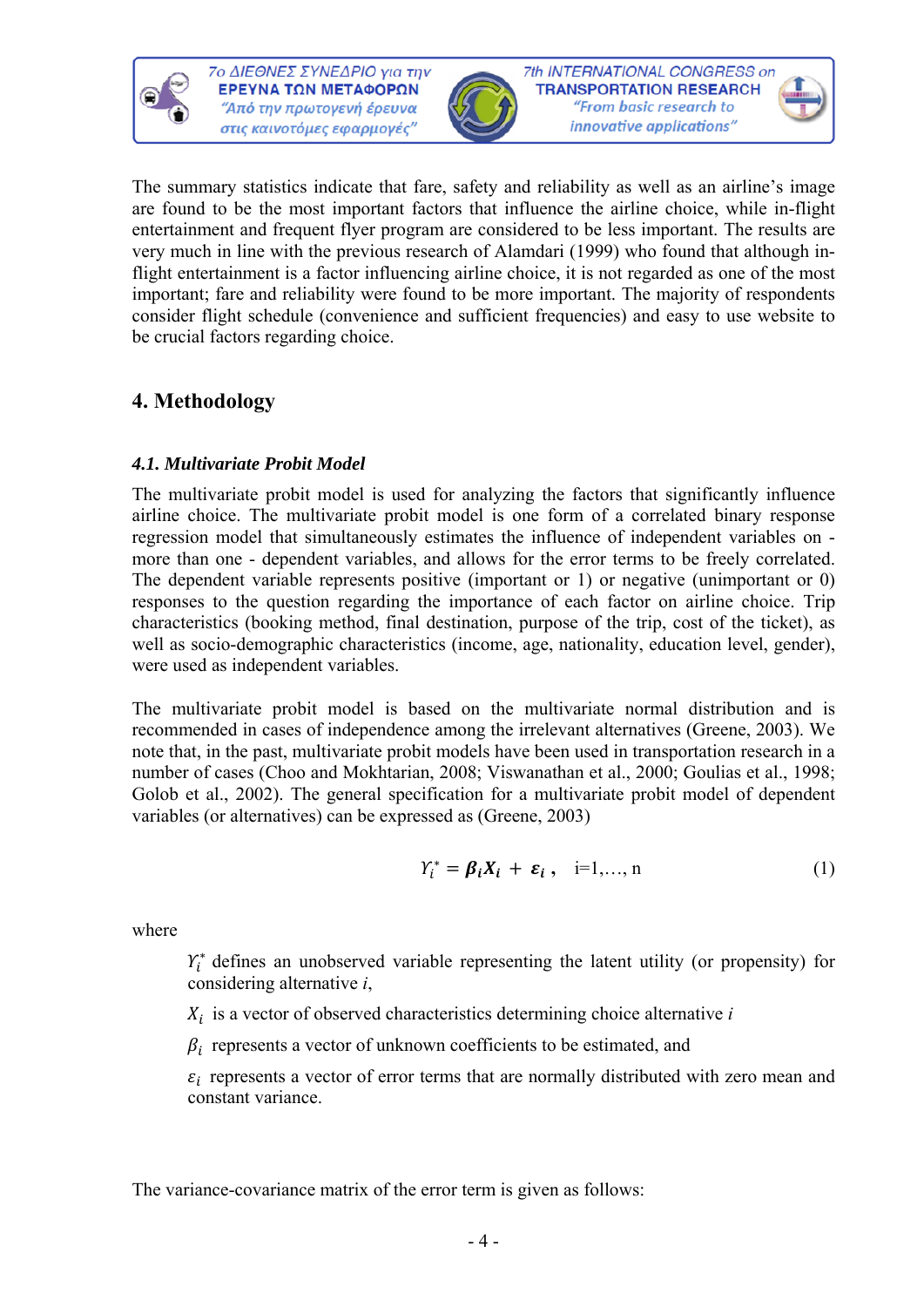



where ρ is a measure of the correlation among the latent utilities.

Multivariate probit models are estimated using simulation methods—most frequently Monte Carlo integration—rather than conventional numerical approaches.

### *5. Results*

Three multivariate probit models were developed to investigate the factors that affect passenger decision regarding airline choice. The eleven factors that were examined were grouped into three categories. The first category (model 1) includes friendly and helpful staff during flight, in-flight entertainment, airline image, and friend's recommendation; the second category (model 2) includes safety and reliability, number of connections until final destination, flight schedule, and large number of cities served; finally, the third category (model 3) includes ticket price and frequent flyer program. Our analysis captures differences in service expectations among passengers for different market segments. Estimation results for the three multivariate models are presented in Tables 2, 3 and 4.

According to the first model, people who use an airline' s website in making reservations, usually do not consider recommendations of a friend/agent in choosing an airline. Crew behavior and on board services have, in general, a significant impact on airline choice (Ukpere et al. 2012). From the second equation of the first model it appears that Greek passengers and people who travel to Asia do not consider friendly and helpful staff during flight to be an important factor, while male travelers are more likely to consider this as a significant choice factor. As ticket cost increases, travelers are more likely to consider inflight entertainment significant in choosing a particular airline. This probably suggests that people who prefer to travel by airlines that offer higher quality of in-flight entertainment are willing to pay a higher fare. Moreover, travelling to Europe decreases the probability of considering in-flight entertainment to be an important factor when making travel arrangements, probably because the duration of the flight is shorter for these trips.

According to the first Equation of the second model (Table 3), people who travel for business, passengers over 35, as well as people who have a connection to another airline, are more likely to consider flight schedule to be an important factor in choosing an airline. Men, respondents in the 18-35 age group, respondents who travel with low cost airlines, and respondents who use a domestic flight have a lower likelihood of considering safety and reliability as an important factor. Results of the third equation of the second model indicate that people who travel for business have an increased probability of considering the number of connections until destination (non-stop services to various destinations) as an important factor. The statistical analysis also suggests that men have a higher likelihood of considering "large number of cities served" as an important factor affecting airline choice, while respondents over 35 have a lower likelihood of considering this as an important factor.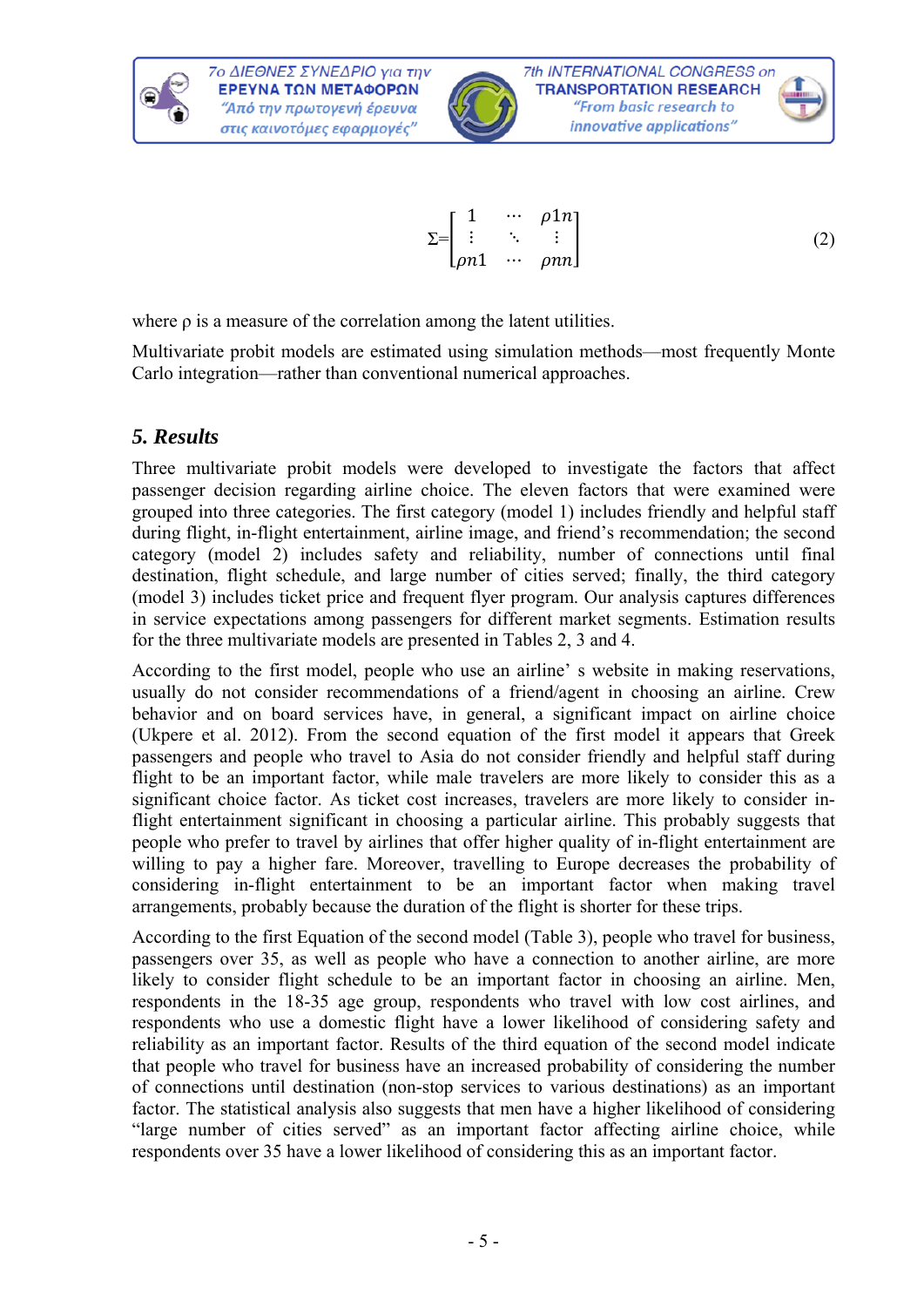



### *Table 2: Multivariate Probit Model 1*

| <b>Variables</b>                                                                       | Coefficient | t-statistic |  |
|----------------------------------------------------------------------------------------|-------------|-------------|--|
| <b>Y7:Friend' s/Agent's recommendation</b>                                             |             |             |  |
| Constant                                                                               | $-0.735$    | $-6.177$    |  |
| Website (1 if the ticket was booked via the airline's                                  | $-0.163$    | $-1.528$    |  |
| website; 0 otherwise)<br>E-Europe (1 if final destination is East Europe; 0 otherwise) | $-0.359$    | $-2.319$    |  |
| Greek (1 if nationality is Greek, 0 otherwise)                                         | $-0.239$    | $-2.052$    |  |
| Y9: Friendly and helpful staff in flight                                               |             |             |  |
| Constant                                                                               | 0.479       | 4.867       |  |
| Greek (1 if nationality is Greek, 0 otherwise)                                         | $-0.246$    | $-2.368$    |  |
| Men (1 if men, 0 otherwise)                                                            | 0.154       | 1.922       |  |
| Asia (1 if final destination is Asia; 0 otherwise)                                     | $-0.483$    | $-3.273$    |  |
| <b>Y10:In-flight entertainment</b>                                                     |             |             |  |
| Constant                                                                               | $-0.609$    | $-3.008$    |  |
| Ticket cost                                                                            | 0.083       | 2.358       |  |
| Greek (1 if nationality is Greek, 0 otherwise)                                         | $-0.199$    | $-1.873$    |  |
| W-Europe (1 if final destination is West Europe; 0<br>otherwise)                       | $-0.215$    | $-2.265$    |  |
| E-Europe (1 if final destination is East Europe; 0 otherwise)                          | $-0.333$    | $-2.423$    |  |
| <b>Y11: Whole airline's image</b>                                                      |             |             |  |
| Constant                                                                               | 0.164       | 1.784       |  |
| Low-cost (1 if the airline is low-cost, 0 otherwise)                                   | $-0.189$    | $-1.455$    |  |
| Car-Taxi (1 if the mode used to reach the airport is car or<br>taxi; 0 otherwise)      | 0.116       | 1.238       |  |
| America (1 if final destination is America; 0 otherwise)                               | $-0.391$    | $-2.030$    |  |
| Greek (1 if nationality is Greek, 0 otherwise)                                         | 0.612       | 5.864       |  |
| <b>Correlation among dependent variables</b>                                           | Coefficient | t-statistic |  |
| Rho (Y7-Y9)                                                                            | 0.413       | 6.505       |  |
| Rho (Y7-Y10)                                                                           | 0.437       | 7.445       |  |
| Rho (Y9-Y10)                                                                           | 0.587       | 11.868      |  |
| Rho (Y7-Y11)                                                                           | 0.229       | 3.024       |  |
| Rho (Y9-Y11)                                                                           | 0.549       | 11.585      |  |
| Rho (Y10-Y11)                                                                          | 0.375       | 6.085       |  |
| Log-likelihood                                                                         | 1755.404    |             |  |
| Number of observations                                                                 | 853         |             |  |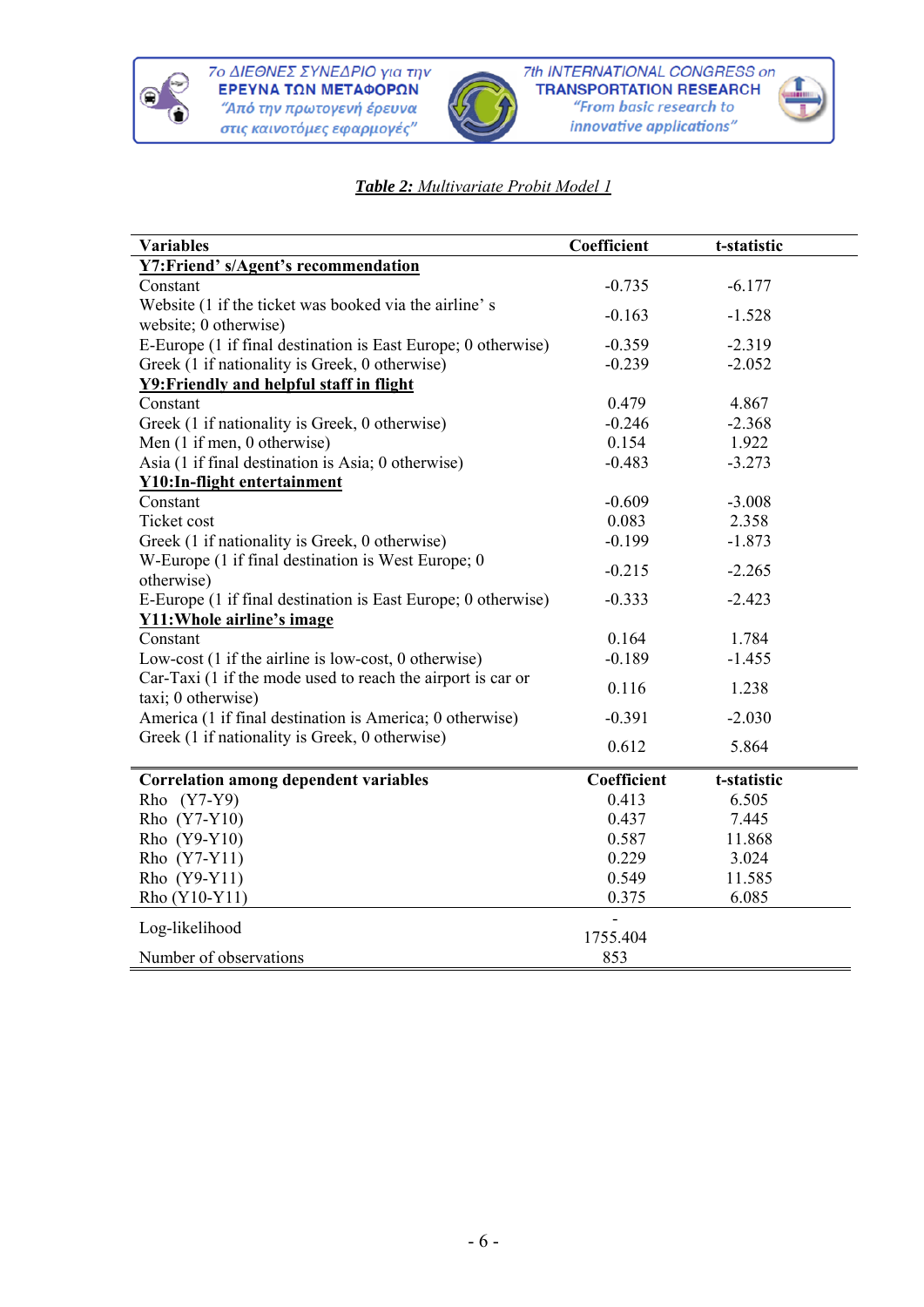



### *Table 3: Multivariate Probit Model 2*

| <b>Variables</b>                                                               | Coefficient | t-statistic |
|--------------------------------------------------------------------------------|-------------|-------------|
| Y2: Flight schedule                                                            |             |             |
| Constant                                                                       | 0.389       | 3.751       |
| Business (1 if the purpose of the trip is business, 0 otherwise)               | 0.237       | 2.520       |
| Connection (1 if there is connection to another airline; 0                     | 0.267       |             |
| otherwise)                                                                     |             | 2.391       |
| America (1 if final destination is America; 0 otherwise)                       | $-0.704$    | $-3.352$    |
| Age $>35$ (1 if respondents are over 35 years old; 0 otherwise)                | 0.220       | 2.283       |
| Australia (1 if final destination is Australia; 0 otherwise)                   | $-0.869$    | $-1.729$    |
| Greek (1 if nationality is Greek, 0 otherwise)                                 | $-0.439$    | $-4.245$    |
| <b>Y4:Safety and Reliability</b>                                               |             |             |
| Constant                                                                       | 1.079       | 9.273       |
| Car-Taxi $(1 \text{ if the mode used to reach the airport is car or taxi}; 0)$ |             |             |
| otherwise)                                                                     | 0.166       | 1.671       |
| Low-cost $(1$ if the airline is low-cost, 0 otherwise)                         | $-0.479$    | $-3.145$    |
| Today (1 if the ticket was purchased the day of the flight; 0                  |             |             |
| otherwise)                                                                     | $-0.535$    | $-1.796$    |
| Greece (1 if final destination is Greece; 0 otherwise)                         | $-0.192$    | $-1.661$    |
| America (1 if final destination is America; 0 otherwise)                       | $-0.390$    | $-1.682$    |
| Age 18-35 (1 if respondents are between 18-35; 0 otherwise)                    | $-0.184$    | $-1.833$    |
| Men (1 if men, 0 otherwise)                                                    | $-0.250$    | $-2.447$    |
| <b>Y5: Connections until destination</b>                                       |             |             |
| Constant                                                                       | $-0.747$    | $-0.745$    |
| Business (1 if the purpose of the trip is business, 0 otherwise)               | 0.206       | 2.020       |
| Connection (1 if there is connection to another airline; 0                     |             |             |
| otherwise)                                                                     | 0.500       | 4.550       |
| Low-cost (1 if the airline is low-cost, 0 otherwise)                           | 0.223       | 1.663       |
| America (1 if final destination is America; 0 otherwise)                       | $-0.544$    | $-2.595$    |
| Self paid (1 if respondents paid themselves their ticket; 0                    |             |             |
| otherwise)                                                                     | $-0.223$    | $-2.435$    |
| Men (1 if men, 0 otherwise)                                                    | 0.199       | 2.282       |
| <b>Y6: Large number of cities served</b>                                       |             |             |
| Constant                                                                       | $-0.780$    | $-9.237$    |
| Men (1 if men, 0 otherwise)                                                    | 0.278       | 2.874       |
| Age $>35$ (1 if respondents are over 35 years old; 0 otherwise)                | $-0.205$    | $-2.017$    |
| Greece (1 if final destination is Greece; 0 otherwise)                         | 0.182       | 1.725       |
| Connection (1 if there is connection to another airline; 0                     |             |             |
| otherwise)                                                                     | $-0.217$    | $-1.834$    |
| <b>Correlation among dependent variables</b>                                   | Coefficient | t-statistic |
| $(Y2-Y5)$<br>Rho                                                               | 0.459       | 9.464       |
| Rho (Y2-Y6)                                                                    | 0.408       | 7.348       |
| Rho (Y5-Y6)                                                                    | 0.461       | 8.701       |
| Rho (Y2-Y4)                                                                    | 0.118       | 1.892       |
| Rho (Y5-Y4)                                                                    | 0.210       | 3.433       |
| Rho (Y6-Y4)                                                                    | 0.243       | 3.524       |
|                                                                                |             |             |
| Log-likelihood                                                                 | -1977.977   |             |
| Number of observations                                                         | 853         |             |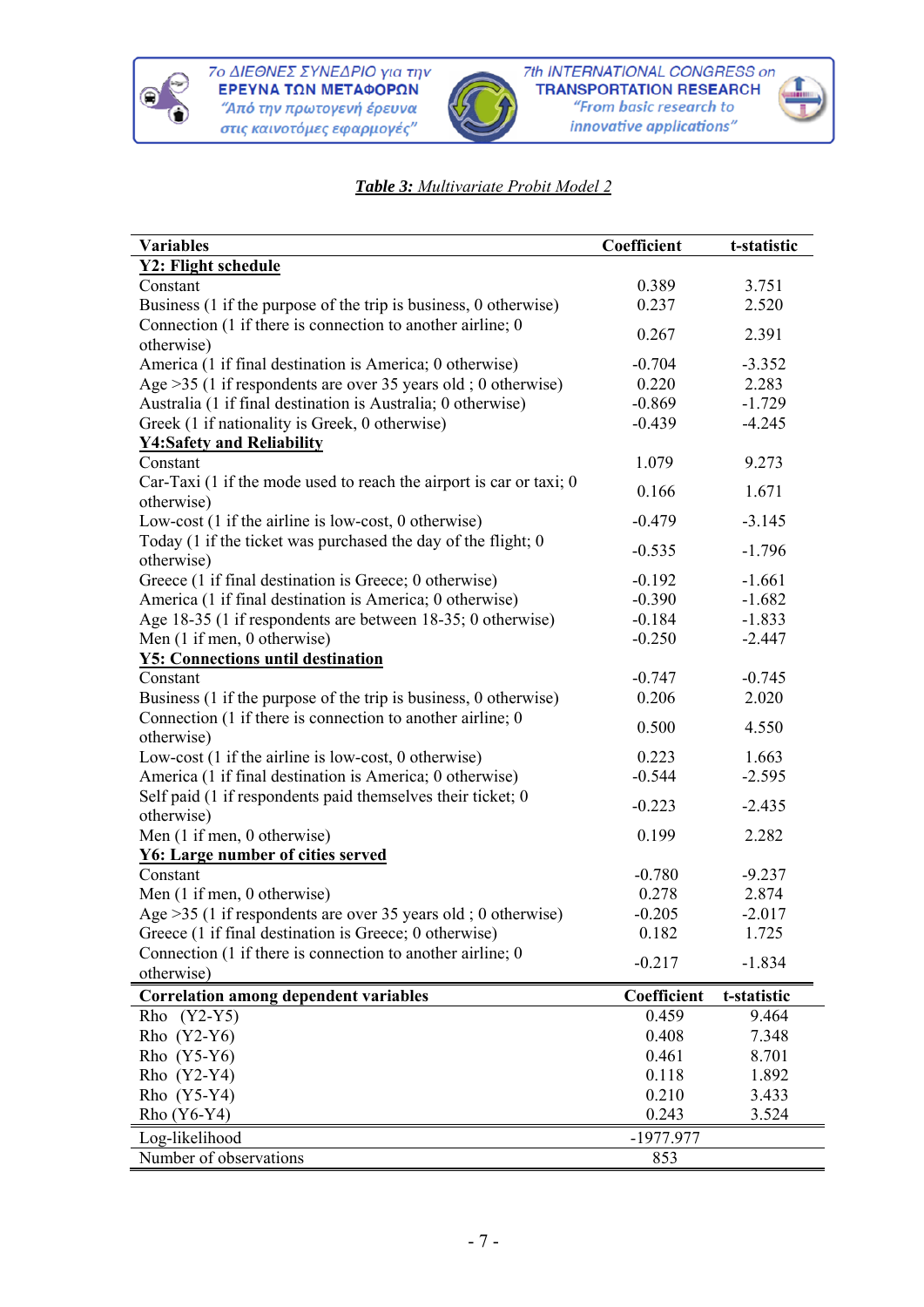





#### *Table 4: Multivariate Probit Model 3*

| Variables                                                                           | Coefficient | t-statistic |
|-------------------------------------------------------------------------------------|-------------|-------------|
| Y1: Fare                                                                            |             |             |
| Constant                                                                            | 1.220       | 9.416       |
| Business (1 if the purpose of the trip is business, 0 otherwise)                    | $-0.668$    | $-5.239$    |
| Low-cost (1 if the airline is low-cost, 0 otherwise)                                | 0.454       | 1.933       |
| Greek (1 if nationality is Greek, 0 otherwise)                                      | 0.541       | 4.171       |
| Men (1 if men, 0 otherwise)                                                         | $-0.278$    | $-2.158$    |
| Y3: Frequent flyer program                                                          |             |             |
| Constant                                                                            | $-1.660$    | $-10.846$   |
| Business (1 if the purpose of the trip is business, 0 otherwise)                    | 0.345       | 3.231       |
| Car-Taxi (1 if the mode used to reach the airport is car or<br>taxi; 0 otherwise)   | 0.228       | 1.892       |
| Connection $(1 \text{ if there is connection to another airline}; 0)$<br>otherwise) | 0.304       | 2.196       |
| Income                                                                              | 0.234       | 4.453       |
| <b>Correlation among dependent variables</b>                                        | Coefficient | t-statistic |
| $(Y1-Y3)$<br>Rho                                                                    | $-0.173$    | $-2.254$    |
| Log-likelihood                                                                      | $-694.977$  |             |
| Number of observations                                                              | 853         |             |

From the first equation of the third model (Table 4), it appears that men and business travelers are less likely to be influenced by airfare level when choosing an airline. This is in line with the study of Gomez-Ibanez and Fauth (1980) who conclude that non-business market segments are generally more price-sensitive. As expected, people who travel with low-cost airlines have a greater tendency to consider fare level as a significant factor affecting the probability of airline choice. It should also be noted that Greek passengers perceive airfare level to be an important factor. This is probably explained by the economic recession in Greece that has resulted to reduced incomes. Finally, business and higher income travelers have a greater tendency to consider frequent flyer programs as an important factor in airline choice. One possible reason is that these target groups travel with greater frequency and, thus, want to take advantage of frequent-flyer miles.

Correlation coefficients among the equations for each model (factors that are important for choosing a particular airline) are presented at the end of each Table. All correlation coefficients are positive and statistically significant at the 90% level both for model 1 and for model 2. This is an indication that unobserved variables for each model are significantly and positively related; it also confirms the efficiency gained by jointly modeling determinants of airline choice.

Another interesting finding of this analysis is the strong correlation between 'in-flight entertainment' and "helpful and friendly staff" and the correlation between the latter and "airline image". The strong (positive) correlation implies that people who consider friendly and helpful staff as an important factor in choosing a particular airline believe that in-flight entertainment and airline image are also important factors. Moreover, based on the results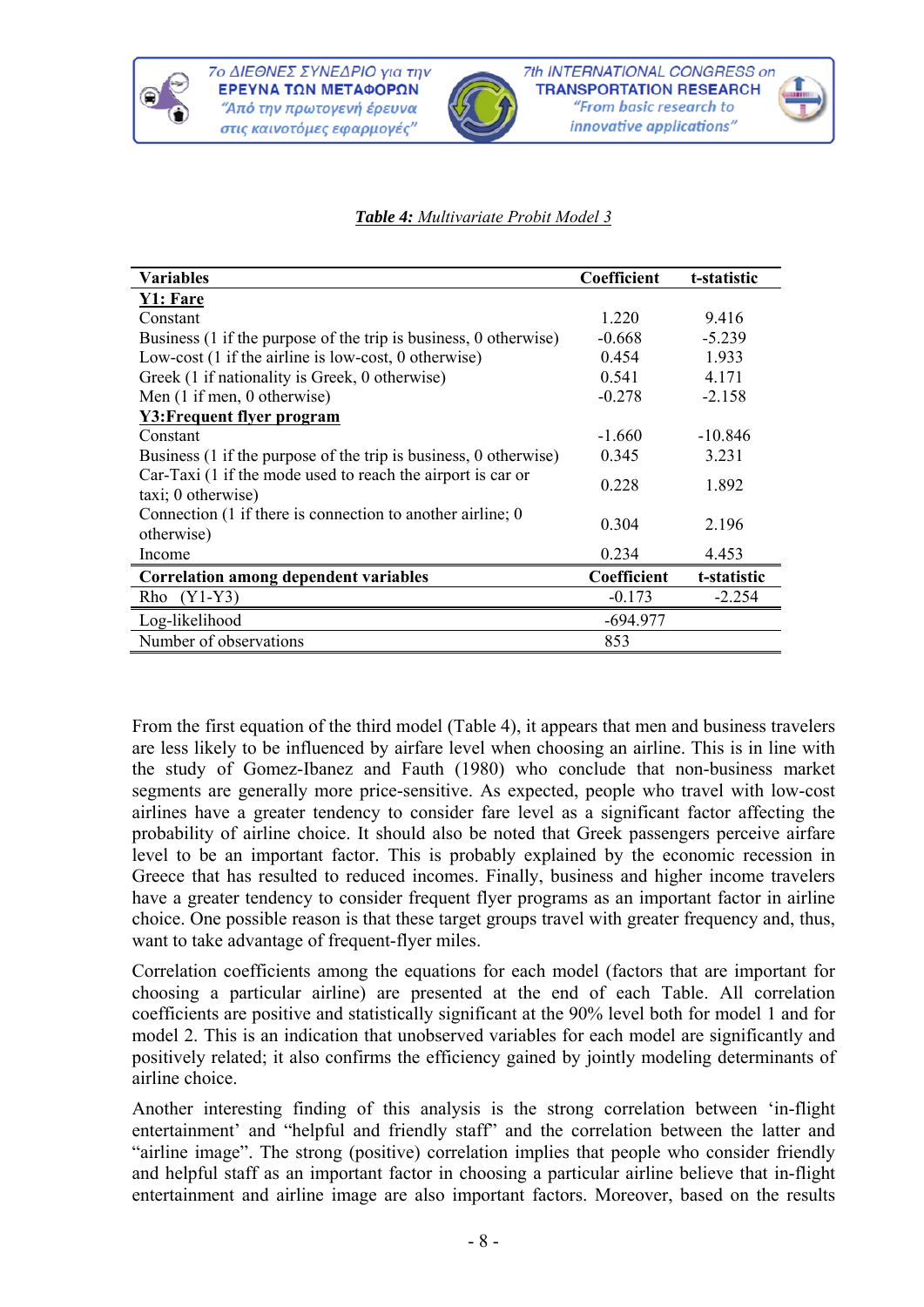



reported in Table 3 (model 2), people who consider flight schedule as an important factor for airline choice, also consider the number of connections until their final destination to be important (correlation coefficient of 0.459).

# *6. Conclusions*

We investigated the factors that affect passenger decisions regarding airline choice. Combined interactions between these factors (safety and reliability, in-flight entertainment, frequent flyer program) and socioeconomic and trip characteristics are explored. Three multivariate probit models were developed, since it allows for modeling the simultaneous, yet separate, consideration of airline choice determinants.

Fare, safety and reliability, and friendly and helpful staff during flight are the most important determinants of airline choice. The results clearly depict the significant differences among passengers of different nationalities, passengers who travel for different purposes, as well as among different age groups. People who travel for business purposes are less price sensitive and more likely to consider "flight schedule" and "frequent flyer program" to be important in making an airline choice. Further, business travelers have a higher tendency to prefer airlines that provide direct non-stop flights. Passengers that pay higher fares are more likely to appreciate the provision of in-flight entertainment, particularly for longer flights.

Overall, the study provides considerable help in understanding an individual's perceptions regarding the importance of the factors that determine airline choice. Exploiting the significant differences that exist among passengers with different socio-demographic and trip characteristics, airlines could develop targeted marketing policies to attract travelers from different groups.

# **References**

Alamdari, F., 1999. Airline in-flight entertainment: the passengers' perspective. Journal of Air Transport Management, 5, 4, 203-209.

Castillo-Manzano, J.I. and Marchena-Gomez, M., 2011. Analysis of the determinants of airline choice: the LCC passenger. Applied Economic Letters, 18, 49-53.

Chiou, Y-C. and Chen, Y-H., 2010. Factors influencing the intentions of passengers regarding full service and low-cost carriers: A note. Journal of Air Transport Management, 16, 4, 226-228.

Choo, S., and Mokhtarian., P., 2008. How do people respond to congestion mitigation policies? A multivariate probit model of the individual consideration of three travel-related strategy bundles. Transportation, 35, 2, 145-163.

Clemes, M.D., Gan, C. Kao, T-H. and Choong, M., 2008. An empirical analysis of customer satisfaction in international air travel. Innovative Marketing, 4, 2, 50-62.

Connor, D., Davidson, J., 1997. Marketing your Consulting and Professional Services. Wiley, New York.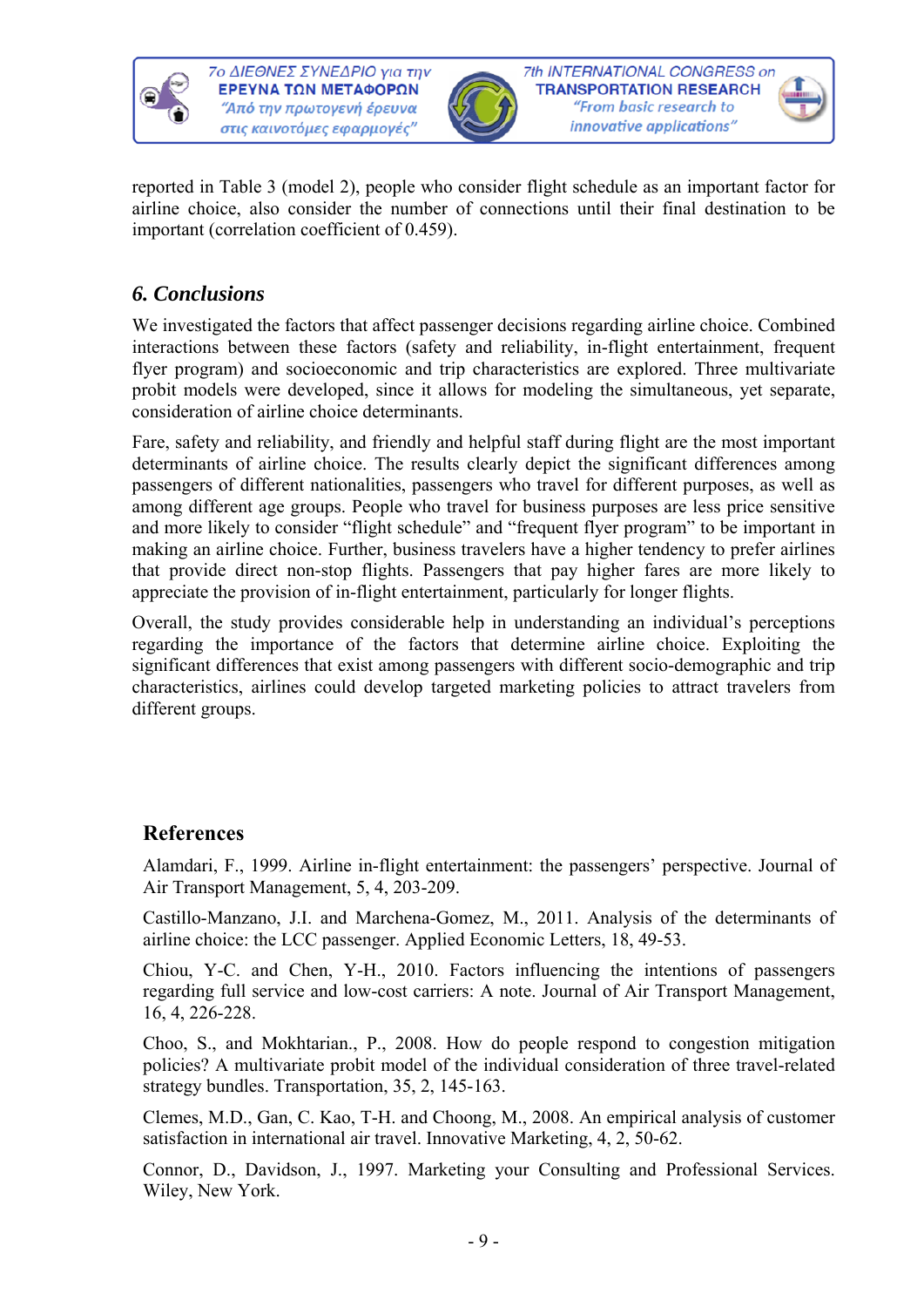

7ο ΔΙΕΘΝΕΣ ΣΥΝΕΔΡΙΟ για την ΕΡΕΥΝΑ ΤΩΝ ΜΕΤΑΦΟΡΩΝ "Από την πρωτογενή έρευνα στις καινοτόμες εφαρμογές"



Dennett, C., Ineson, E.M., Stone, G.J., Colgate, M., 2000. Pre-bookable services in the chartered airline industry: increasing satisfaction through differentiation. Service Industries Journal 20, 82–94.

Edwards, J.E., 2011. Key Characteristics and Attitudes of Airline Passengers, with particular emphasis upon the Low-Cost sector: Implications for free-trip decision-making and airline choice. Phd research of the University of Westminster, October 2011.

Evangelho, F, Huse, C., Linhares, A., 2005. Market entry of a low cost airline and impacts on the Brazilian business travelers. Journal of Air Transport Management, 12, 98-102.

Fourie, C. and Lubbe, B., 2006. Determinants of selection of full service airlines and lowcost carriers: A note on business travelers in South Africa. Journal of Air Transport Management, 12, 98-102.

Gilbert, D. and Wong, RKC, 2003. Passengers expectations and airline services: a Hong-Kong based study. Tourism Management, 24, 519-532.

Golob, T., and Regan, A., 2002. Trucking Industry Adoption of Information Technology: A Structural Multivariate Probit Model. Transportation Research Part C, 10, 205-228.

Gomes Ibanez JA, Fauth, G.R., 1980. Using demand elasticities from disaggregate mode choice models. Transportation, 9: 105-124

Goulias, K., W. Brog, and E. Erl, 1998. Perceptions in Mode Choice Using Situational 8 Approach. In Transportation Research Record: Journal of the Transportation Research Board, No 1645, Transportation Research Board of the National Academies, Washington D.C., 82-93.

Greene, 2003. Econometric Analysis, 5<sup>th</sup> Edition, Prentice-Hall Press, New York.

Hess, S, Adler, T, and Polak, J.W., 2007. Modeling airport and airline choice behavior with the use of stated preference survey data. Transportation Research Part E: Logistics and Transportation Review, 43, 3, 221-233.

Mason, K.J. and Alamdari, F., 2007. EU network carriers, low cost carriers and consumer behavior: A Delphi study of future trends. Journal of Air Transport Management, 13, 299- 310.

Mason, K.J., 2001. Marketing low cost airline services to business travelers. Journal of Air Transport Management, 7, 103-109.

Ong, W.L. and Tan, A.K.G., 2010. A note on the determinants of airline choice: Τhe case of Air Asia and Malaysia Airlines. Journal of Air Transport Management, 16, 4, 209-212.

Ostrowski, R.L., O' Brien, T.V. and Goedon, G.L., 1993. Service quality and customer loyalty in the commercial airline industry. Journal of Travel Research, 32, 16-24.

Park, J-W., 2007. Passenger perceptions of service quality: Korean and Australian case studies. Journal of Air Transport Management, 13, 238-242.

Ukpere, W.I. Stephens, M.S., Ikeogu, C.C., Ibe, C.C. and Akpan, E.O. P, 2012. Determinants of airline choice-making: The Nigerian perspective. African Journal of Business Management, 6 (15), 5442-5455.

Viswanathan, K., Goulias, K. and Jovanis, P., 2000. Use of Traveler Information in the Puget 4 Sound Region. In Transportation Research Record: Journal of the Transportation